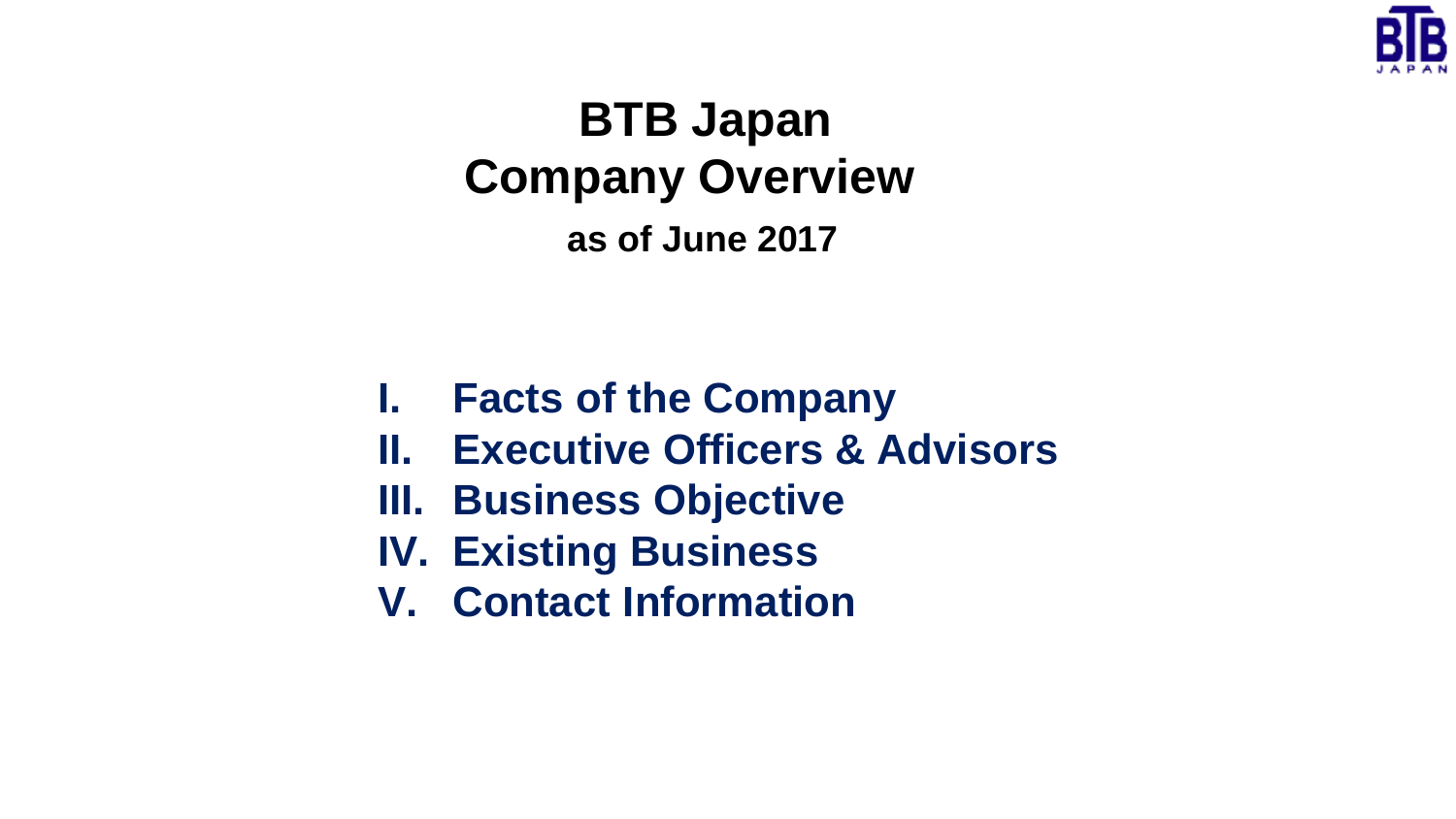

## **I. Facts of the Company**

| 1. Name                  | <b>BTB Japan, Inc.</b>                                                                                                                                                                                                                    |  |  |  |  |
|--------------------------|-------------------------------------------------------------------------------------------------------------------------------------------------------------------------------------------------------------------------------------------|--|--|--|--|
| 2. Location              | 4F Le Gratte-Ciel Bldg. 3, 5-22-3 Shinbashi, Minato-ku,<br>Tokyo 105-0004, Japan                                                                                                                                                          |  |  |  |  |
| <b>3. Contact Person</b> | <b>CEO, Isao Kikuchi</b>                                                                                                                                                                                                                  |  |  |  |  |
| 4. Establishment         | Sept 3, 2012                                                                                                                                                                                                                              |  |  |  |  |
|                          | 5. Employees & Retained Advisors; 7                                                                                                                                                                                                       |  |  |  |  |
| 6. Pre-History;          |                                                                                                                                                                                                                                           |  |  |  |  |
| <b>May 2005</b>          | Masa Japan as the agent for USA Life Science Fund named MLSV (Masa Life Science<br>Ventures) has started cordination job to invite and to be joined by Japanese investors<br>as limited partners. 5 Japanese investors have participated. |  |  |  |  |
| <b>March 2009</b>        | The activity of Masa Japan has been transferred to Acube Inc.                                                                                                                                                                             |  |  |  |  |
| <b>Oct. 2009</b>         | Started to work as sole importer of USA Maxcyte Cell Transfection System (STX)                                                                                                                                                            |  |  |  |  |
| <b>Oct. 2010</b>         | As the agent for USA Life Science Fund named Epidarex started cordination job to<br>invite and to be joined by Japanese investors as limited partners.<br>3 Japanese investors have participated.                                         |  |  |  |  |
| <b>August 2011</b>       | Started to work as an agent for Germany Cevec Pharmaceutical to introduce Human<br><b>Amniotic Cell (CAP &amp; CAP-T)</b>                                                                                                                 |  |  |  |  |
| <b>Sept 2012</b>         | Bio-Technology Business is transferred from Acube Inc. to newly established<br>company named <b>BTB</b> Japan Inc.                                                                                                                        |  |  |  |  |
|                          |                                                                                                                                                                                                                                           |  |  |  |  |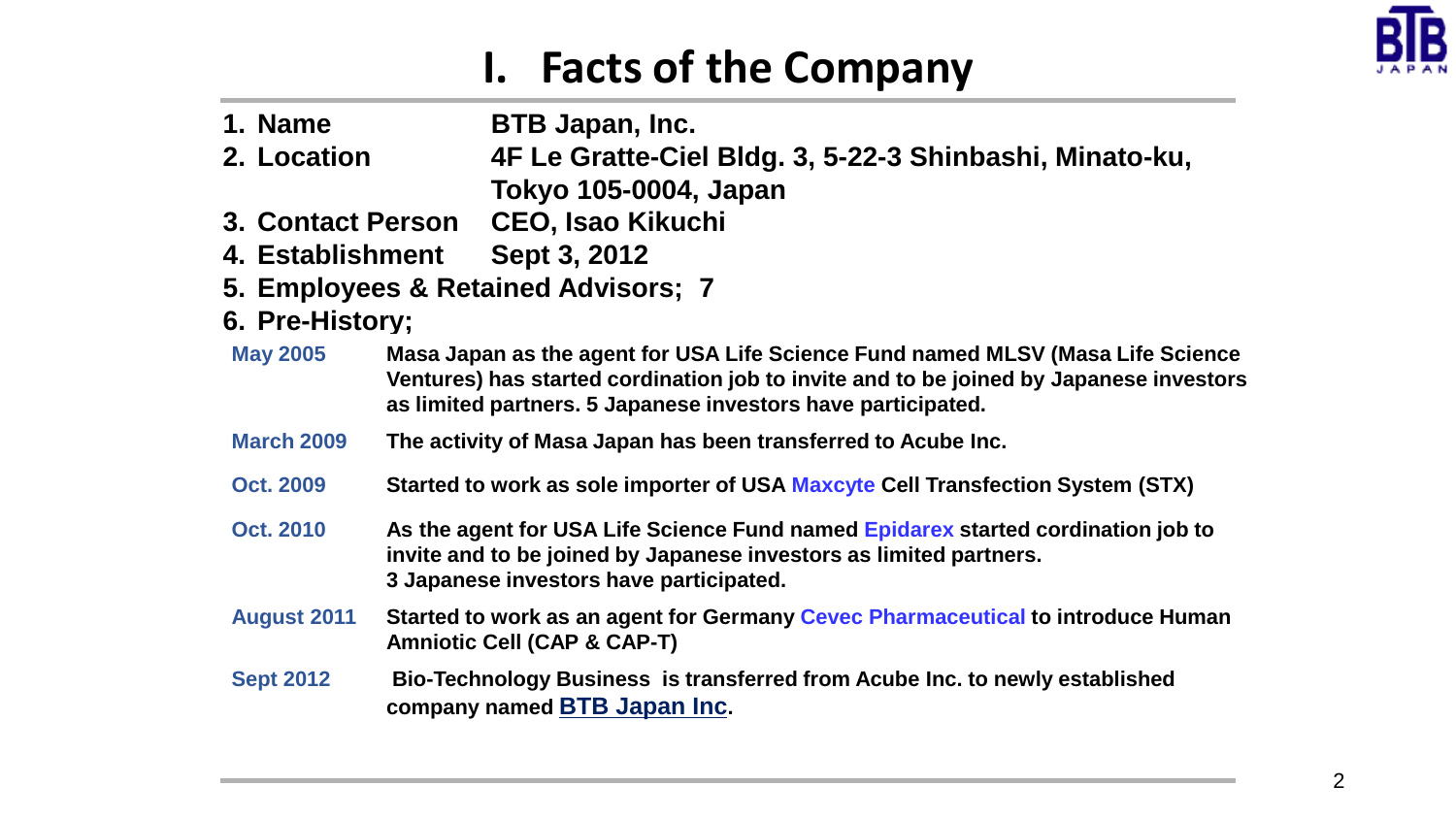

# **II.a Executive Officers & Advisors in Japan**

| <b>Name</b>   | <b>Title/Current/Former Affiliation and Expertise</b>                                                                                                                 |  |
|---------------|-----------------------------------------------------------------------------------------------------------------------------------------------------------------------|--|
| Kikuchi, I.   | CEO: Former general manager of Marubeni Corporation (one of major Japanese trading<br>companies) then worked for Masa Inc. and Acube Inc. (biotech consulting firms). |  |
| Yamada, Y.    | Advisor, PhD(Pharmacology): Former head of a laboratory at Taiho Pharma (a Otsuka<br>Pharma group)                                                                    |  |
| Ito, K        | Advisor, PhD(Pharmacology): Former bio-tech analyst in Nikko Antfactory K.K, a VC and now<br>working as CEO at a JPN bio venture company                              |  |
| Nakayoshi, H. | Advisor, PhD(virology): Former director of Nomura BioScience Institute, the first person<br>who introduced a clinical CRO to JPN.                                     |  |
| Mori, T.      | Advisor, PhD(Pharmacology): Former head of a laboratory at Ono Pharma                                                                                                 |  |
| Itaya, H.     | Advisor, Former Affymetrix Japan Representative and Former general manager at Hitachi<br><b>Chemical Industries, Japan</b>                                            |  |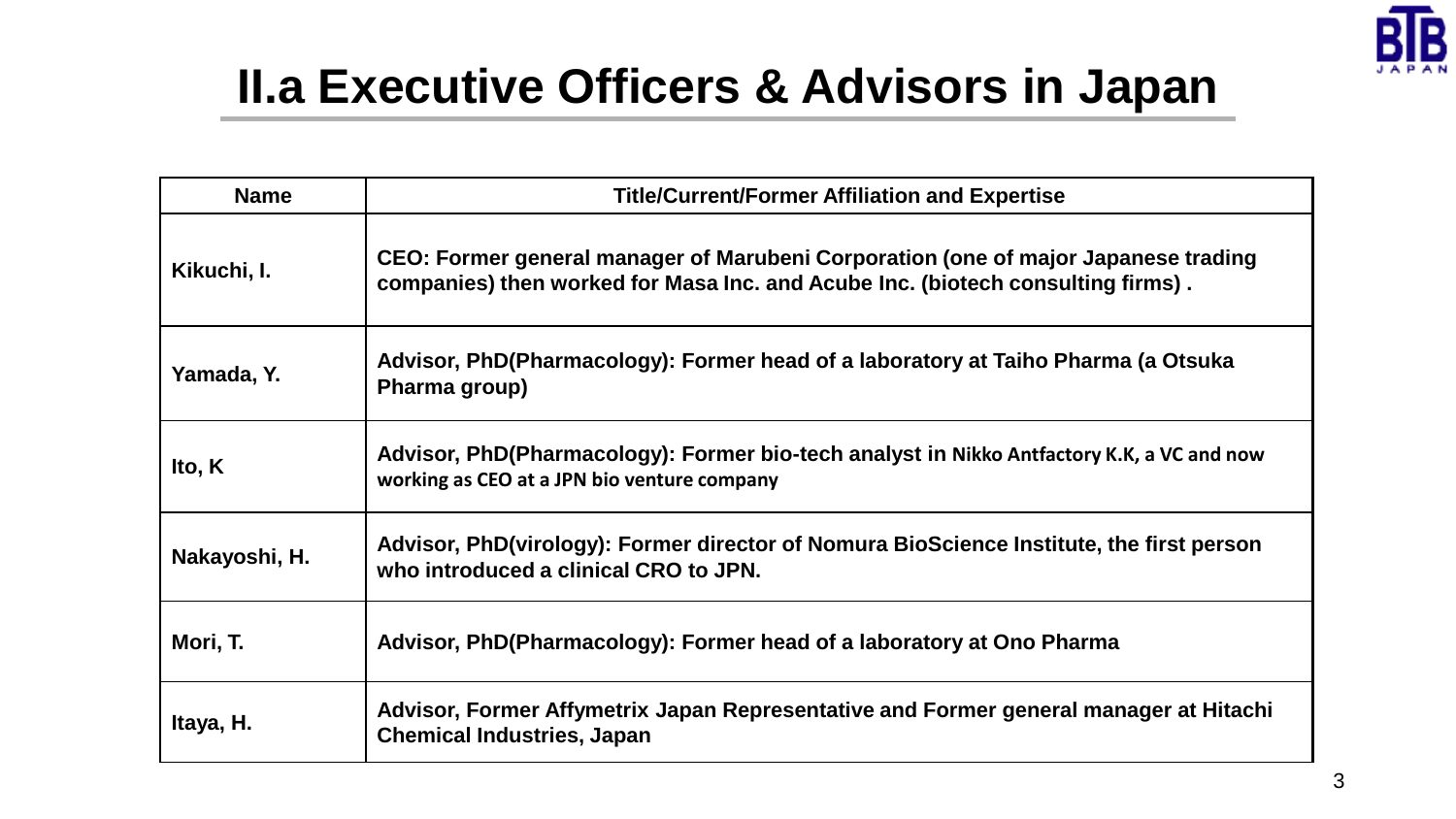### **II.b Representative and Advisors in USA and China**

| <b>Name</b>                        | <b>Title/Current/Former Affiliation and Expertise</b>                                                                                                                                                                                                                                                          |  |
|------------------------------------|----------------------------------------------------------------------------------------------------------------------------------------------------------------------------------------------------------------------------------------------------------------------------------------------------------------|--|
| <b>Michael</b><br><b>Hertzberg</b> | Representative in USA; President, Global Trade Strategies International, LLC (medical<br>device international business development company) and Vice President, Finnish<br><b>Technology Development, LLC,</b><br>International Trade Law and Entrepreneurial International Business Development<br>background |  |
| <b>Eugene Bauer</b>                | Advisor, MD; Founder and Chief Medical Officer at Dermira, Inc. (Dermatology) Former<br>Professor (Emeritus) in the school of Medicine at Stanford Univ.                                                                                                                                                       |  |
| <b>Chuck Hewitt</b>                | Advisor, PhD: CEO and Co-Founder of ImmunO4 LLC. (Chemiluminescent Substrate),<br>Managing Partner of Epic BioVentures, LLC., Former CEO of BioFX Laboratories Inc.                                                                                                                                            |  |
| <b>Kirby S. Black</b>              | Advisor, PhD(Immunology/Cell Biology), Managing Partner, Epic BioVentures, LLC. Former<br>Professor of Biotechnology, Kennesaw State Univ.                                                                                                                                                                     |  |
| <b>Yongping Yu</b>                 | Representative in China; PhD(Chemistry), Professor and Director Academic Committee at<br><b>College of Pharmaceutical Sciences, Zhejiang, China</b>                                                                                                                                                            |  |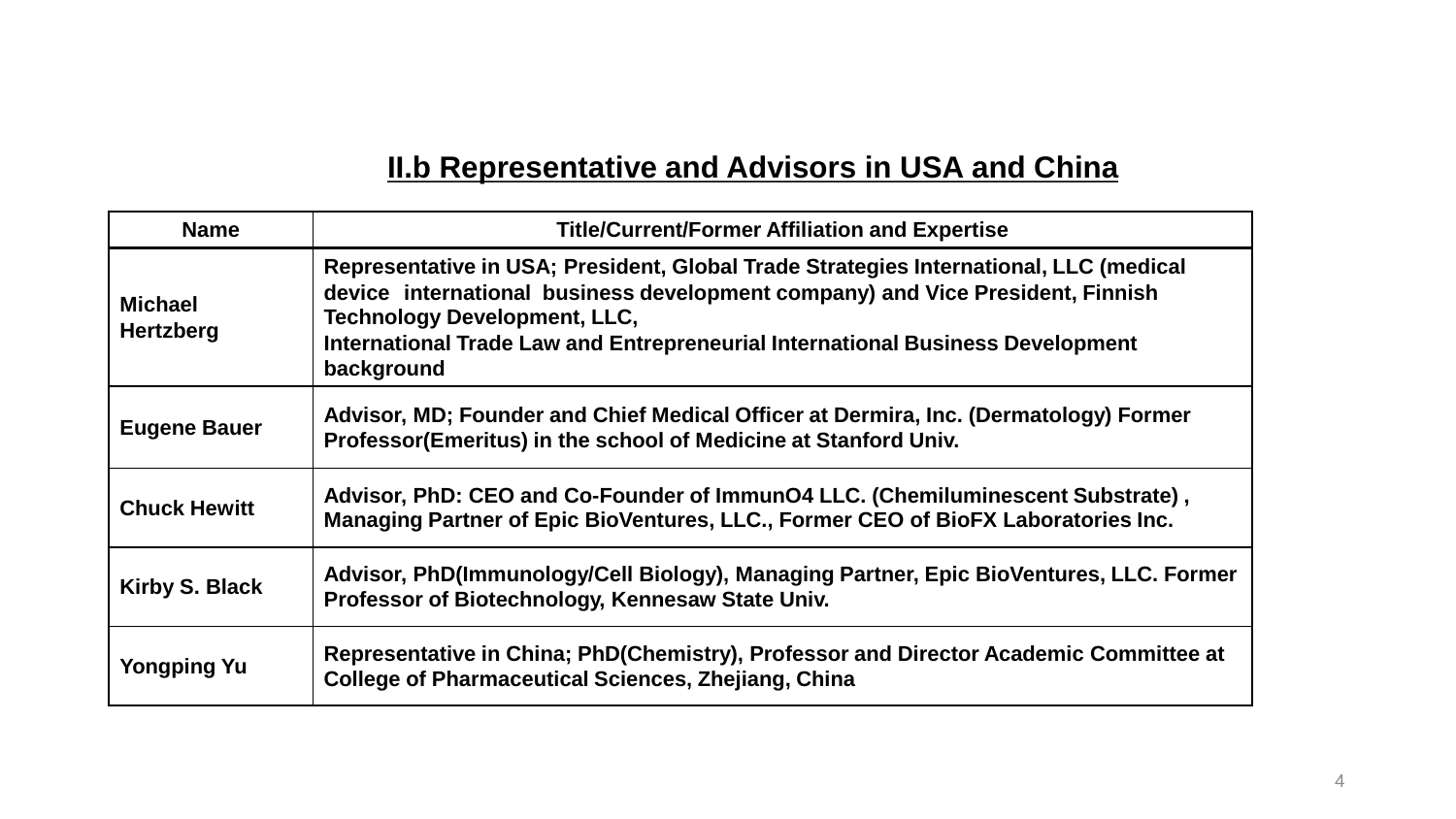

## **III. Business Objective**

**As an intermediate agent, BTB Japan has been focusing on innovative products/technologies in the life-science field.** 

- **1. To US and EU bio-ventures; cost effective inroad into the JPN market.**
- **2. To JPN pharmaceutical companies; providing information and assistance regarding innovative technologies and also drug candidates or seeds.**
- **3. To JPN bio-ventures; providing information and assistance on innovative technologies as well as on possible licensing-out /collaboration opportunities with overseas.**
- **4. To JPN academia; providing information and assistance on innovative technologies and also drug candidates or seeds for their drug discovering and clinical development.**
- **5. To JPN distributor for medical system/equipment/device; providing information and assistance on innovative technologies as well as on possible licensing /collaboration opportunities with overseas.**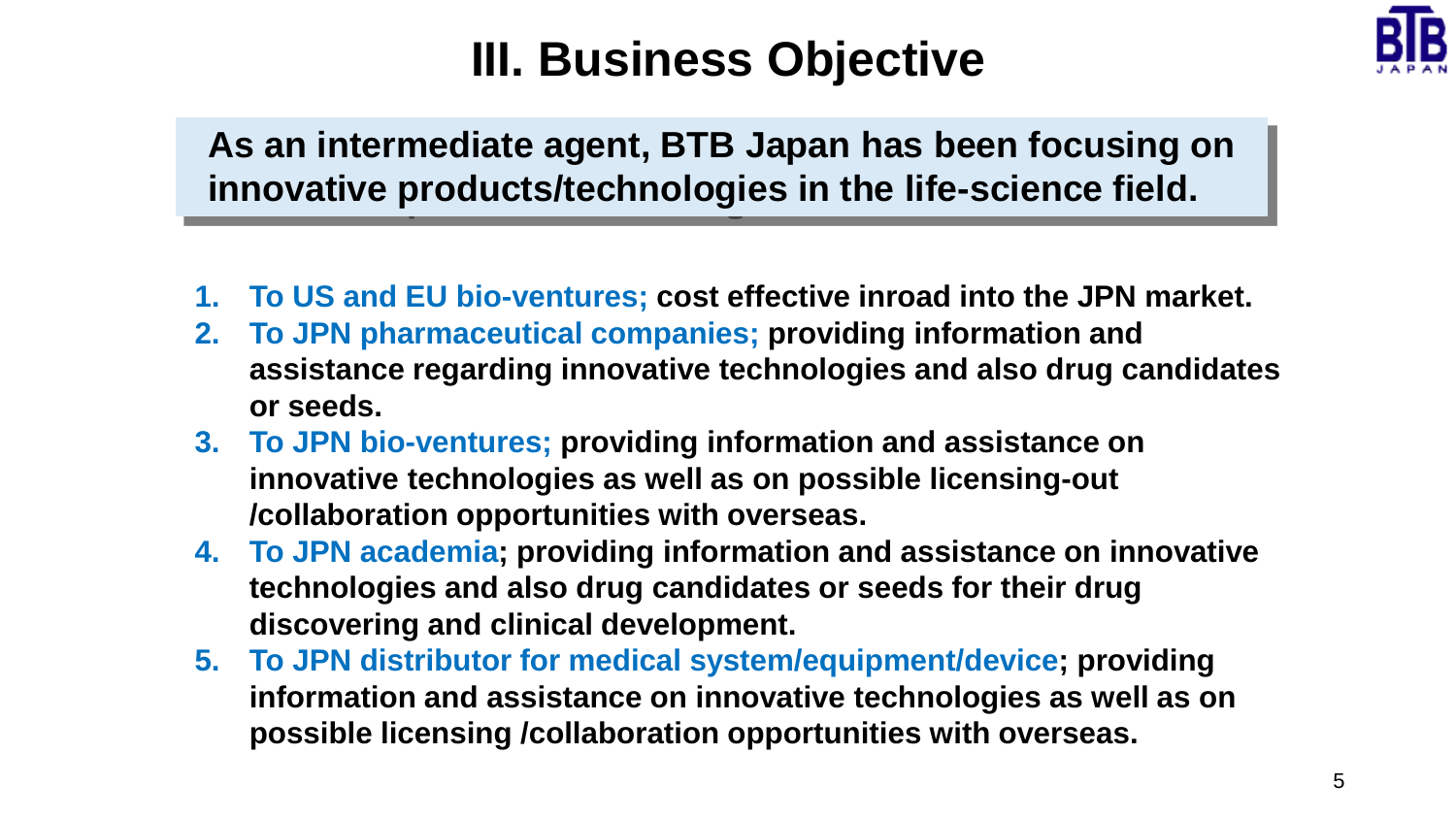

# **IV. Existing Business**(1)

### **Technology brokerage business(1), - the protein productionrelated technologies.**

**We have established a relationship with JPN TOP20 pharmaceutical companies and Ab bio-ventures through the existing business and are extending to academia.**

| <b>Bio-Ventures</b>                                 | <b>Proprietary technologies</b>                                                                                    | <b>URL</b>      |
|-----------------------------------------------------|--------------------------------------------------------------------------------------------------------------------|-----------------|
| MaxCyte, Inc.,<br>MD, USA                           | Scalable transfection apparatus (STX®) up<br>to $10^{10}$ cells and reagents                                       | www.maxcyte.com |
| <b>CEVEC Pharmaceuticals</b><br>GmbH, Köln, Germany | Human amniocyte-derived cell line (CAP®)<br>for protein and viral production                                       | www.cevec.com   |
| <b>Selexis SA,</b><br><b>Geneva, Switzerland</b>    | SUREtechnology <sup>®</sup> platform for<br>development of cell-lines with stable and<br>high-efficient expression | www.selexis.com |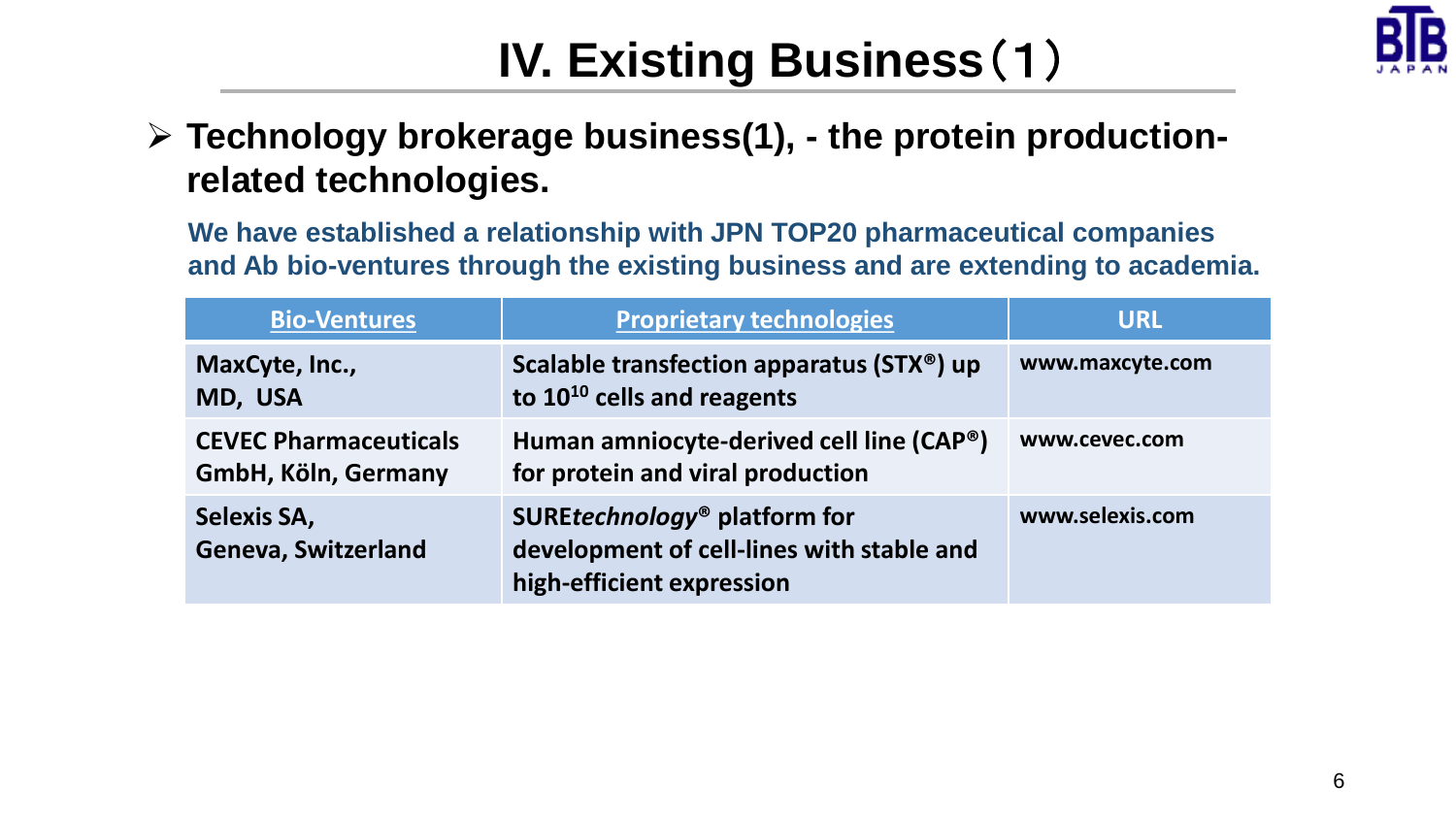

#### **Technology brokerage business(2), - Seeds for unique therapeutics & diagnostics**

| <b>Torrey Pines Institute</b><br>for Molecular Studies<br>(TPIMS), San Diego, CA<br>and Port St. Lucie, FL | The compound library collection of over 30 million<br>drug-like compounds and billions of peptides, arranged<br>in the positional scanning format which allows for the<br>testing of millions of compounds using only hundreds of<br>samples.          | www.tpims.org/                |
|------------------------------------------------------------------------------------------------------------|--------------------------------------------------------------------------------------------------------------------------------------------------------------------------------------------------------------------------------------------------------|-------------------------------|
| NuvOx Pharma,<br>Tucson, Arizona                                                                           | Innovative platform of DDFP (dodecafluoropentane)-<br>based oxygen therapeutics to treat a host of human<br>conditions.                                                                                                                                | www.nuvoxpharma.co<br>m/      |
| <b>SAJE Pharma,</b><br><b>Baltimore, MD</b>                                                                | Small molecule drugs regulate nitrosylation by<br>inhibiting GSNOR (S-nitrosoglutathione reductase) and<br>the resultant increase of GSNO(a storage form of<br>NO) which increases nitrosylation of accessible<br>cysteines on key signaling proteins. | www.sajepharma.com/           |
| <b>Cellectar Biosciences,</b><br><b>Madison, WI</b>                                                        | The product candidates are built on a novel, cancer and<br>cancer stem cell-targeting delivery and retention<br>platform of optimized phospholipid ether analogs (PLEs).                                                                               | cellectarbiosciences.co<br>m/ |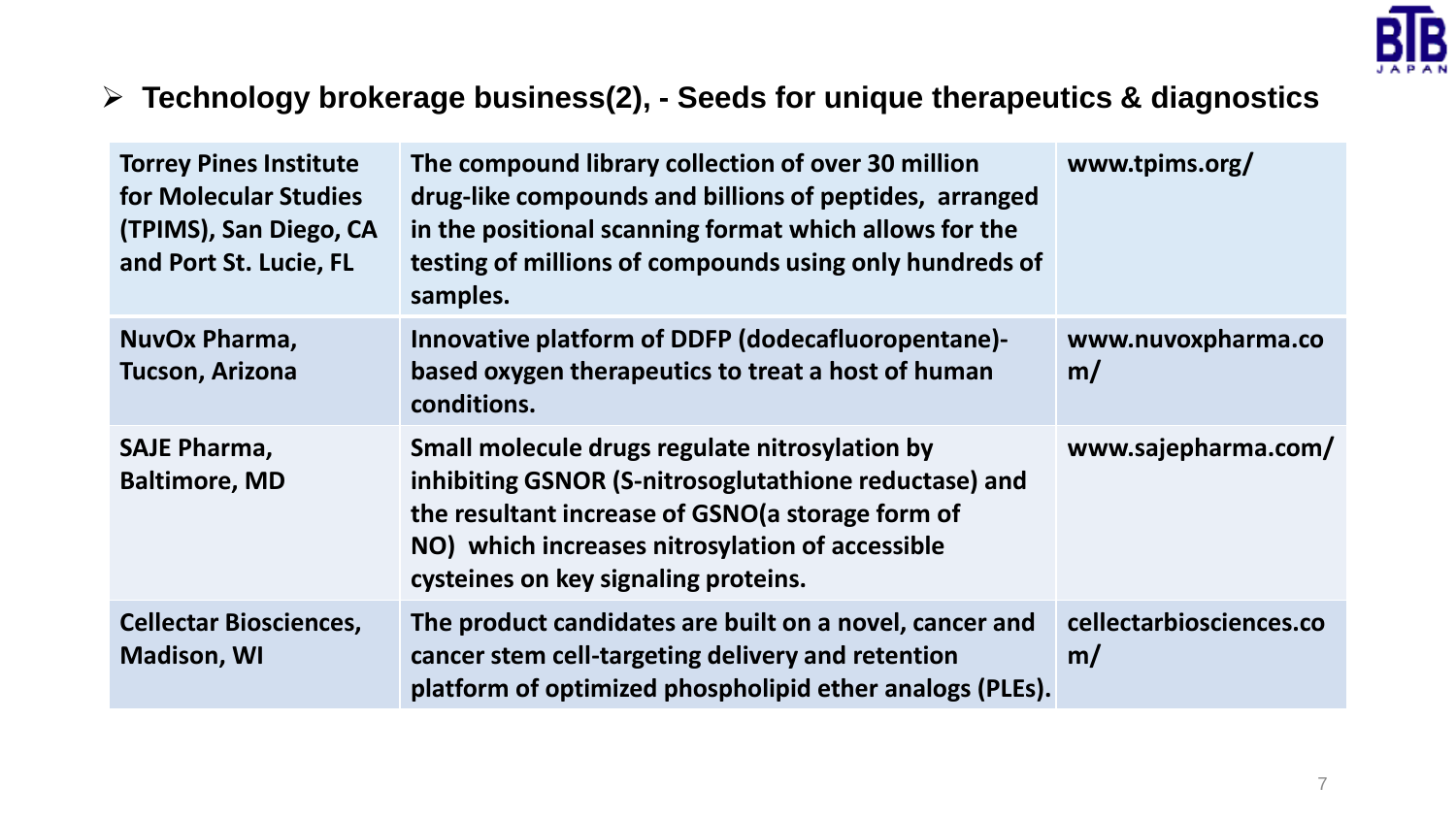

### **Technology brokerage business(2), continued- Seeds for unique therapeutics & diagnostics**

| <b>MD</b>                                   | ImmunO4, Westminster, Innovative and Efficient Chemiluminescent Substrate                                                                                                                                                                                                                                                                             | www.immuno4.com                 |
|---------------------------------------------|-------------------------------------------------------------------------------------------------------------------------------------------------------------------------------------------------------------------------------------------------------------------------------------------------------------------------------------------------------|---------------------------------|
| <b>Motif Bio, UK &amp; New</b><br>York, USA | Iclaprim, Phase III antibiotic against infections caused<br>by multi-drug-resistant bacteria                                                                                                                                                                                                                                                          | www.motifbio.com/               |
| Helsinki, Finland                           | Nolla Antimicrobial Ltd., Silver Polymer chain 0.5 nanometers thickness having<br>10 times more antimicrobial than the any other form of<br>silver; Usage is broad. Drug; Herpes, Eczame, Others;<br>Sanitizer, Paper Coating, Textile Coating, Laundry, Foot<br>Deodorizer, Cosmetics (Deodorant, Hygiene and<br>Shaving), Mycoplasma,               | www.nollaantimicrobia<br>l.com/ |
| The Sage Group,<br>Clinton, NJ, USA         | <b>Collaborative consulting with USA based business and</b><br>investment consulting firm for its client and Japan such<br>as; arGentis; Mid stage Orphan Drug treatment<br>(ARG201 and ROT1) for dcSSc (Diffuse Late Stage<br><b>Systemic Scleroderma) and IZUN; Curasite Wound Care</b><br><b>Treatment (Anti-Inflammatory &amp; Tissue Repair)</b> | www.thesagegroup.co<br>m/       |
| <b>Assuage</b><br><b>Pharmaceuticals</b>    | Developing drug with superior safety and efficacy than<br>existing smoking cessation products; future products for<br>other addictions.                                                                                                                                                                                                               | www.assuagepharma.c<br>om/      |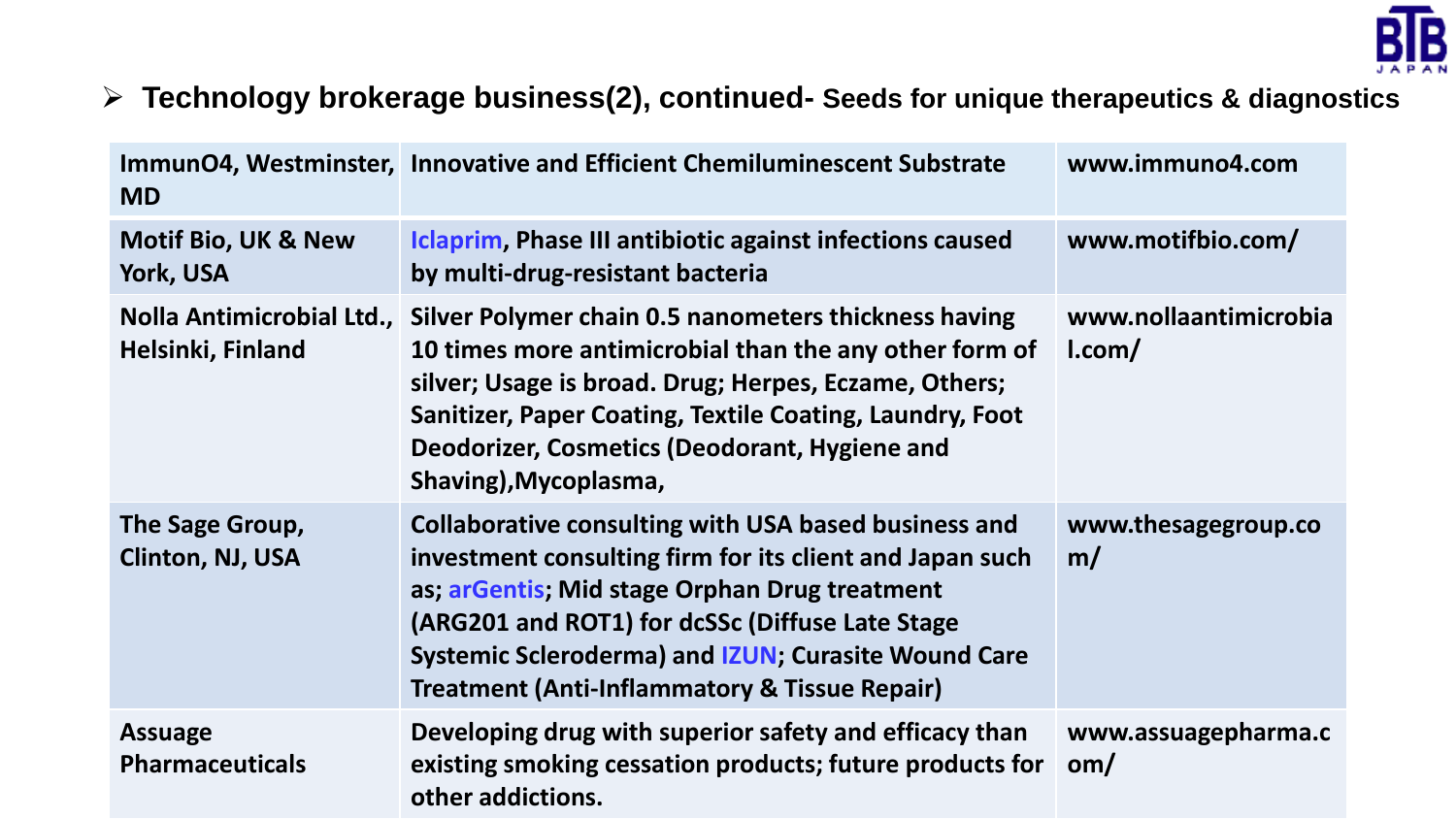

# **IV. Existing Business**(**2**)

## **Service business**

**Epidarex Capital(** [www.epidarex.com\)](http://www.epidarex.com/) ; **Started in October 2010. To introduce to the investors Bio-Technology developed mainly in USA and Europe is the major purpose. Such introduction is very specific to fund investors and are focused on their interests. The objective is to develop large distribution opportunities utilizing the investors' global networks. Support for Licensing and Distribution Agreement is also provided.**